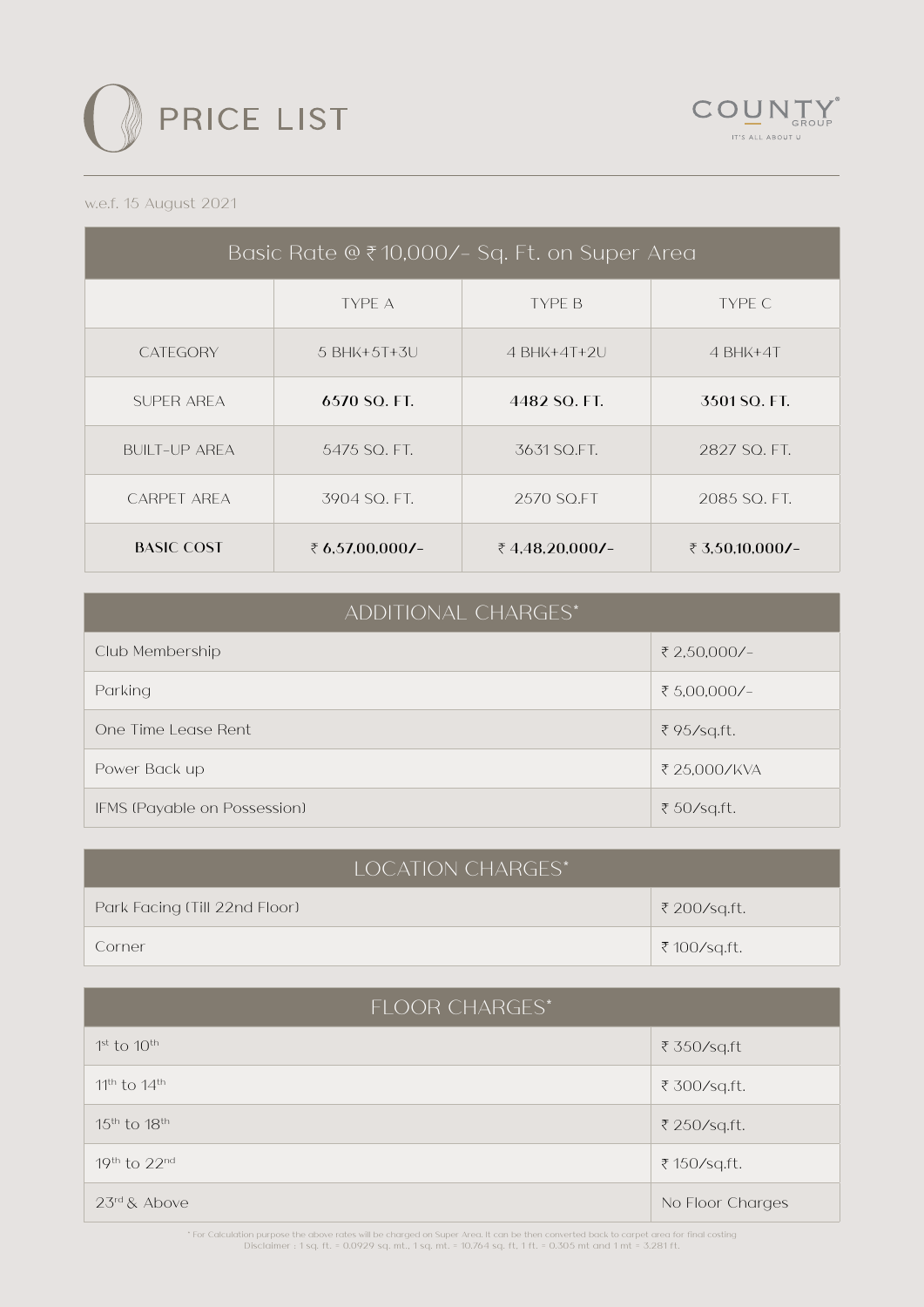## TERMS & CONDITIONS



- 1 Cheque/Draft to be made in favor of "County One O seven A/c Ace Infracity" payable at Noida.
- 2. Prices are subject to change without any prior notice at sole discretion of the company.
- 3. Cancellations, interest and refund as per terms and conditions set out in application form and agreement for sale/sub-lease.
- 4. No escalation shall be charged for apartment sold.
- 5. The building plans and units sizes are tentative and the Builder may make such changes, modifications, alterations and additions therein as may be deemed necessary or may be required to be done by the Builder, the Government/Noida Authority, any other Local Authority or Body having jurisdiction
- 6. The area mentioned is Super Area.

Super Area: (i) the entire area of the said flat enclosed by its periphery walls, including half of the area under common walls between two flats, and full area of walls in other case; area under columns, cupboards, window projections and balconies; and (ii) proportionate share of service areas to be utilized for common use and facilities, including but not limited to lobbies, staircase, circulating areas, lifts, shafts, passage, corridors, stilts, lift machine room, area for water supply arrangement, maintenance office, security/fire control rooms etc.

Built up Area : Built up area, as per CREDAI definition, shall mean the total Polyline(P.Line) area measured on the outer line of the unit including balconies and /or terrace with or without roof. The outer walls which are shared with another unit shall be computed at 50% Remaining Outer walls are computed at 100%.

Carpet Area: Carpet Area is the net usable floor area of an apartment, excluding the area covered by the external walls, areas under services shafts exclusive balcony or verandah area and exclusive open terrace area, but includes the area covered by the internal partition walls of the apartment."

- 7. Booking is subject to detailed terms and conditions as given in Application Form and Agreement to sell/Sub Lease or flat buyer's Agreement.
- 8. Registration, stamp duty charges, service tax, GST and any other taxes extra as per government norms.
- 9. Cost of Registering Agreement to sell/Sub Lease or flat buyer's Agreement as per RERA guidelines will be borne by the buyer.
- 10. The company and its agents do not endorse any kind of credit notes.
- 11. The amount paid by the intending allottee will be treated as application money and if for any reason, whatsoever, be it for a circumstance, within or beyond the control of the company/builder, the whole or part of the project is abandoned, the intending allottee shall have no claim of any kind against the builder, and the builder will be discharged of its obligations on the payment of the principal amount in full as received from the applicant, without any interest thereon.
- 12. This price list is for comparative purpose only. The flat shall be sold on lump sum price. This break-up is only for calculation/comparative purpose.
- 13. No plan change request will be entertained.
- 14. Company reserves the right to withdraw the payment plan at its sole discretion without any prior notice.
- 15. All parking will be allotted at the sole discretion of the company/developer. It can be mechanical or nonmechanical depending upon the technical feasibility of the project.
- 16. Interest penalty for delayed payment will be charged at interest rate equal to MCLR (Marginal Cost of Lending Rate) on home loan of State Bank of India as applicable on the date of Registration of the project with UPRERA Authority plus 1% pa shall be charged. Cancellation charges, restoration charges of cancelled flat will be charged as per detailed terms and conditions of Application Form and Agreement to sell/Sub Lease or flat buyer's Agreement.
- 17. Post dated cheques to be given at the time of booking / Execution of Super Structure Plan (30:40:30)
- 18. Apart from the above mentioned charges, charges for Electricity connection, Gas connection, water and sewerage connection, dual meter or any other services will be charged extra at the time of offer of possession.
- 19. The total cost of the unit will be calculated on Super Area on a bundle pricing method. However if need be as per RERA guidelines if calculation has to be done on Carpet Area, it can be done factoring the Total Cost as per Super Area.
- 20. Any amount paid in terms of taxes to the government or authority concerned shall not be refunded.
- 21. The above prices mentioned here are after consideration of any input credit received and/or to be received under GST or other taxation policies